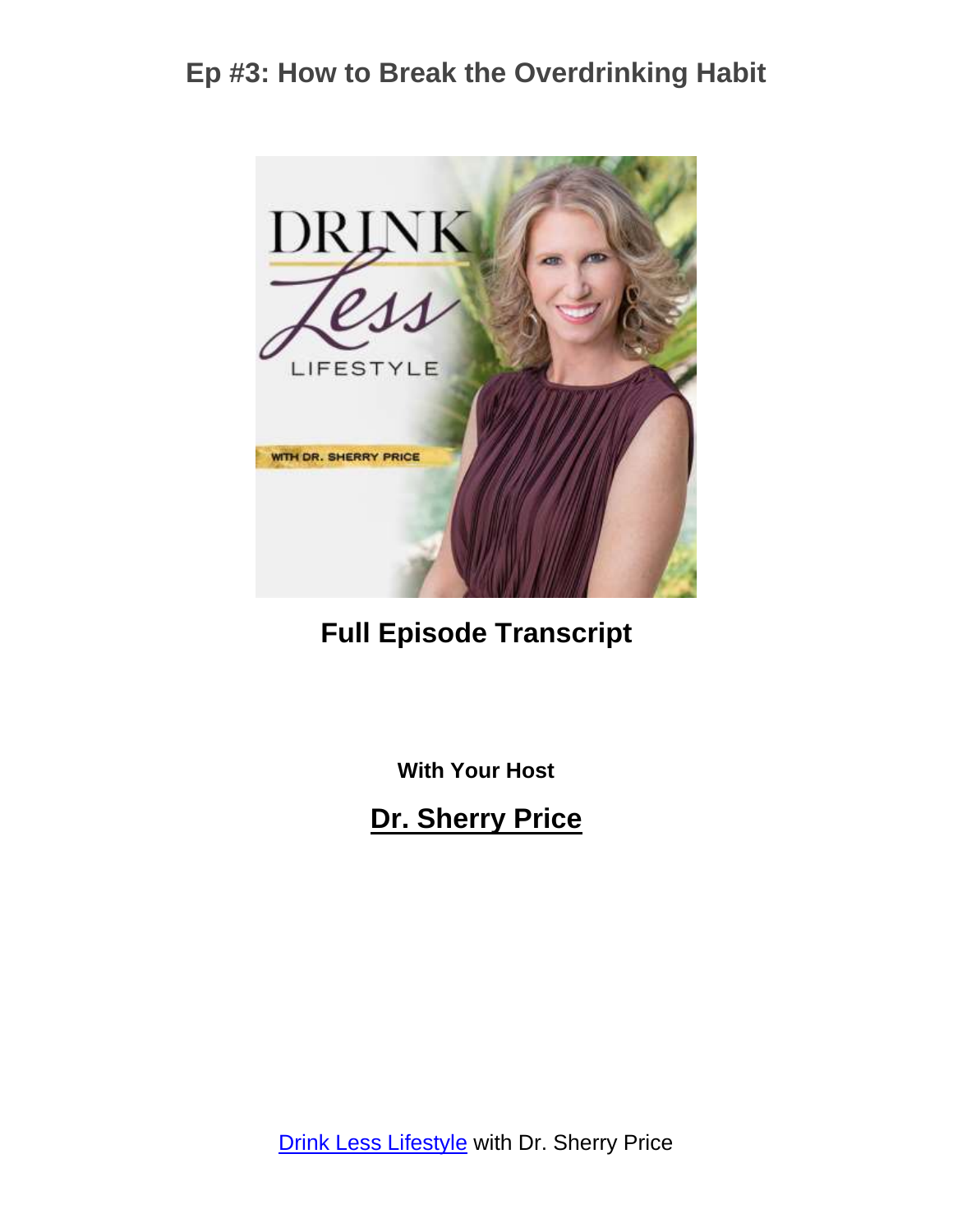You are listening to the *Drink Less Lifestyle* podcast with Dr. Sherry Price, episode number 3.

Welcome to *Drink Less Lifestyle,* a podcast for successful women who want to change their relationship with alcohol. If you want to drink less, feel healthier and start loving life again you're in the right place. Please remember that the information in this podcast does not constitute medical advice. Now, here's your host, Dr. Sherry Price.

Hello, everyone. How are you today? I am doing great. In just a few weeks it will be Halloween and we are big Halloween people here in my house. So, we usually throw a huge Halloween bash every year. We've been doing that for about five or six years now, and of course, it'll be a little different this year. Because of COVID we won't be throwing the party, so we sent out an email to our 100+ partygoers and one of the responses was, "Oh, this is so sad. This is going to be a hard habit to break. We love your party."

So, I was thinking about that and that ties into today's podcast episode because we are going to be talking about how to break habits. So, to dive in on how to break a habit I must first go over how the brain works in this situation. Now, we discussed a little bit about it on the last episode, but I'm going to take a different approach on this one.

There are two parts of the brain that I want to dive into before we get into actually the steps needed to break the overdrinking habit. So, the first part of the brain is the primitive brain that I want to discuss. It's also called the limbic system, the reptilian brain, and also known as the lower brain. This part of our brain was meant to keep us alive. It was meant for survival. This part of the brain is motivated by three things, hence the name motivational triad.

So, the three parts to that triad that it loves to seek pleasure. Our primitive brain also loves to avoid pain. Our primitive brain loves to conserve energy. So, those three things make up the motivational triad. Again, it's that part of the brain that was developed to keep us alive, to keep our species surviving.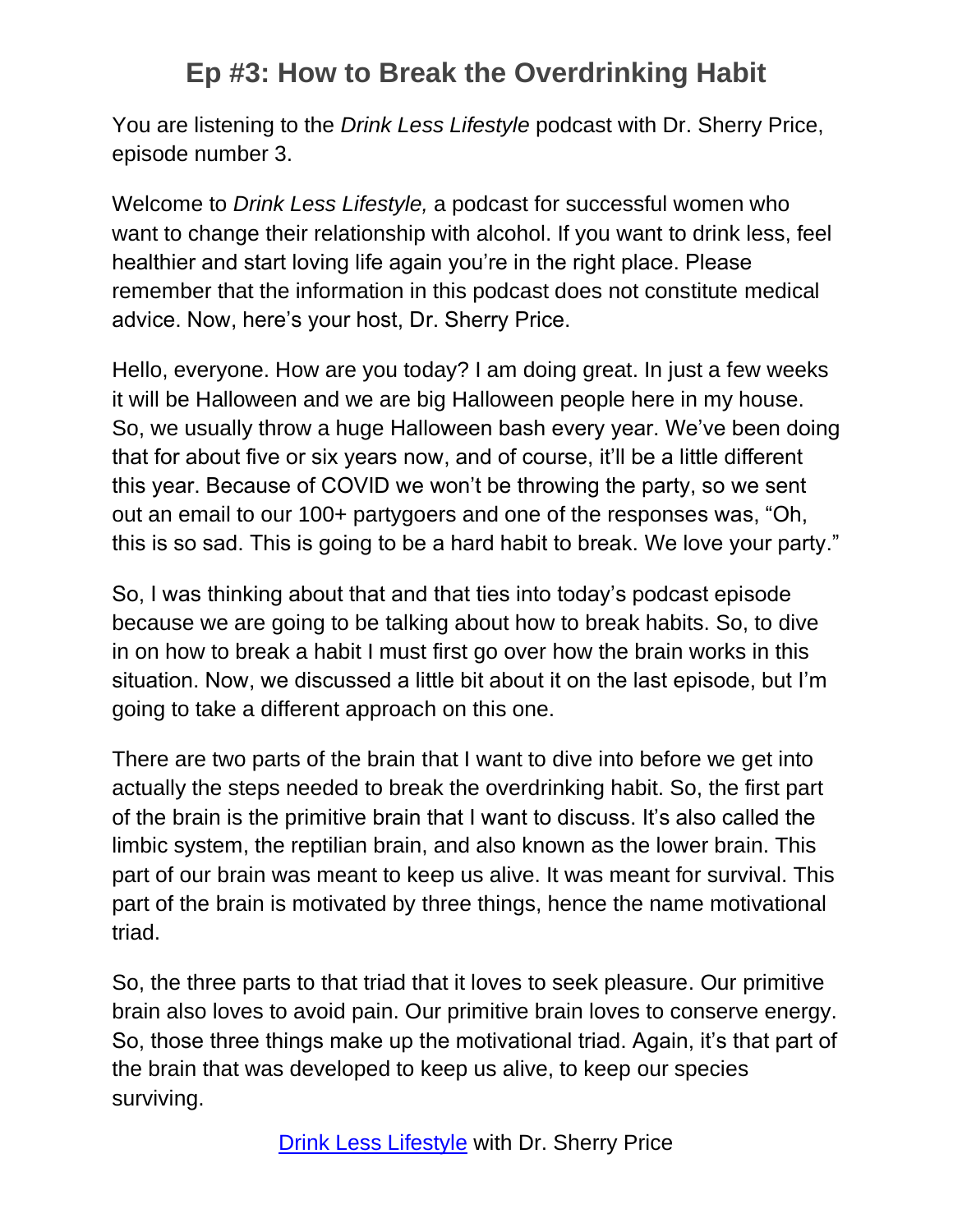If you think about those three areas, seeking pleasure, avoiding pain, and conserving energy you see that alcohol meets all three of that criteria. So, when we drink alcohol we learned in the last episode there is a flood of dopamine which gives the brain a huge sense of pleasure and reward. We know that alcohol numbs, so that's going to numb any physical pain that we're feeling, it's going to numb any emotional pain that we're feeling, and we know that alcohol also is a sedative, right? When we start drinking of course we're going to be conserving energy.

A lot of us get unmotivated when we drink and we sit around, we watch TV while we're drinking, so we really are conserving a lot of energy. Even if we're out with friends we're still pretty much sitting around talking and drinking which, again, is not expending that much energy. It's not like we're out running a marathon.

In the last episode we also talked about one way the brain conserves energy is by looking for patterns and making them into habits. So, actions that we take without much thinking we just do them. They're pretty much on autopilot. We don't really have to think about them. Those are considered habits. So, drinking commonly occurs at the same time every day, so it becomes, again, a habit for the brain.

Another thing about the primitive brain is that it loves instant gratification. So, if it could get immediate reward, avoid pain in the moment, and conserve energy or look for the easy way to do things the primitive brain is all on board with that. You can even see how this pertains to like eating dessert. So, your favorite dessert if that's chocolate cake or whether it's brownies, your primitive brain will get that immediate reward of dopamine flood because it'll get the sugar, the high, the concentrated sugar which will cause a dopamine flood in the brain, give us that sense of pleasure, that reward. It'll taste good, it'll feel like, "Ah, that's a treat." We will forget emotionally what we're experiencing because we will be riding that high of that reward and also, usually when we're having dessert we're sitting down, conserving energy.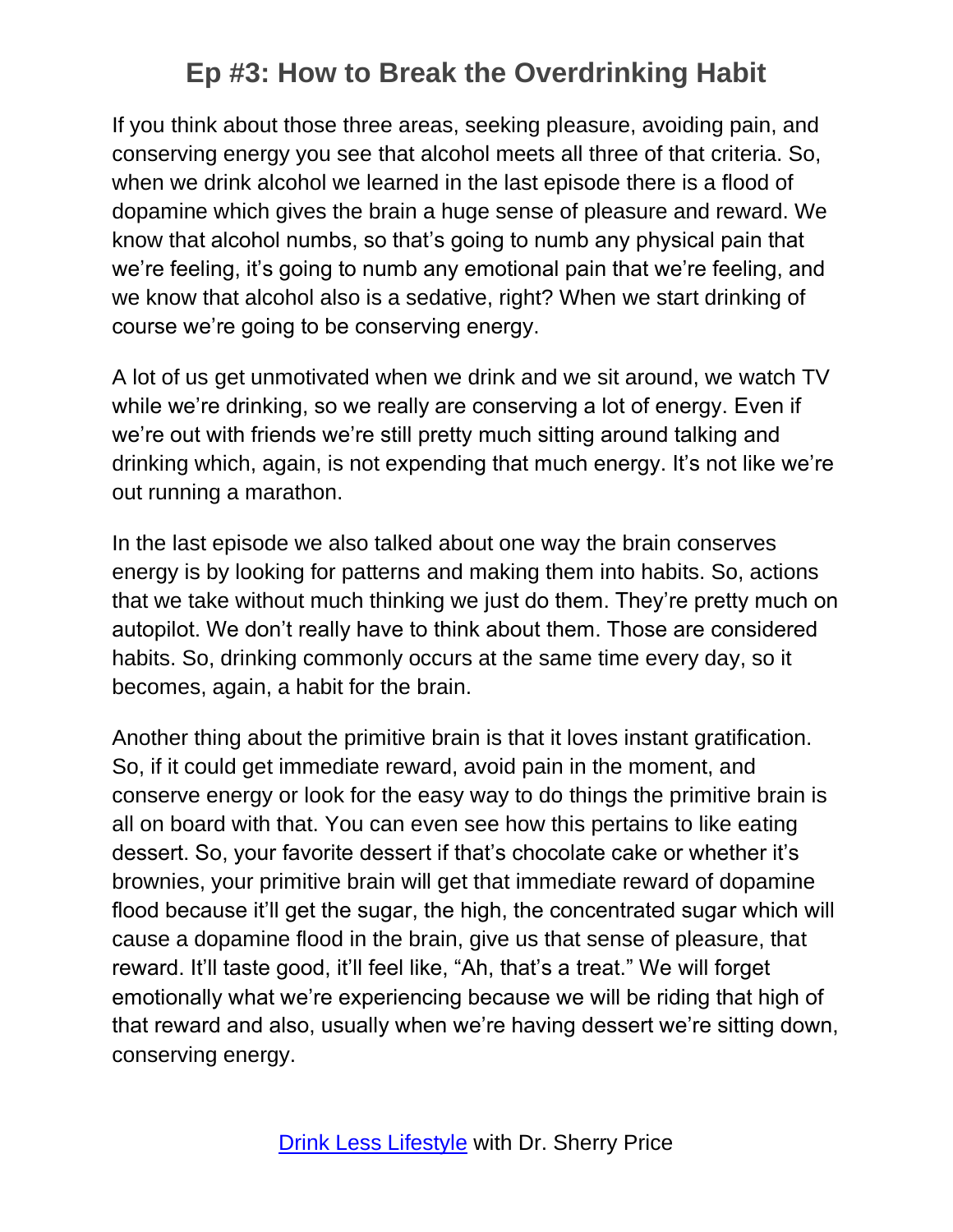The same is true with that first glass of wine or whatever your adult beverage of choice is the brain feels immediate relief when it has that flood of dopamine. So, you can see why the primitive brain is always going to be looking for reasons why we should keep drinking.

Now, let's move to another part of the brain. So, the other part of the brain is the neocortex and I really want to focus on the prefrontal cortex. Oftentimes, this is referred to as our human brain or our higher brain. This is the part of the brain that contains those higher order brain functions. Things like executive functioning, planning, reasoning, and logic. It's the newest part of the brain to evolve.

It's these higher level brain functions that help us achieve and set out for our goals and our dreams in life. It's the prefrontal cortex that's able to plan out and obtain our goals that we have for ourselves in life. This prefrontal cortex will expend more energy to get our goals. It is willing to work hard. It doesn't necessarily care about the easy way out.

Think about going to college. You have to fill out application forms to apply, you're potentially going to want to visit the campus to see if you feel like it's a good fit and you can see yourself there. You're going to have to enroll in courses each quarter or each semester. You're actually going to have to get up and go to class or get online and take some classes. You're going to have to take some assessments and some tests. You're going to have to read along the way, study along the way. You're going to have to do all these things to get the goal of getting the degree at the end.

So, this is the prefrontal cortex at work. It's planning, it's organizing, and it's executing all the things it needs to to meet your goal or your dream of that college education. Same thing can be said for getting a driver's license. Again, it's a process. It takes time, there's multiple steps involved and this is the function of the prefrontal cortex is to make sure we stay on track and we achieve our goals.

The same thing about planning a wedding and getting married. The same thing with raising kids. All of this takes the human brain and the prefrontal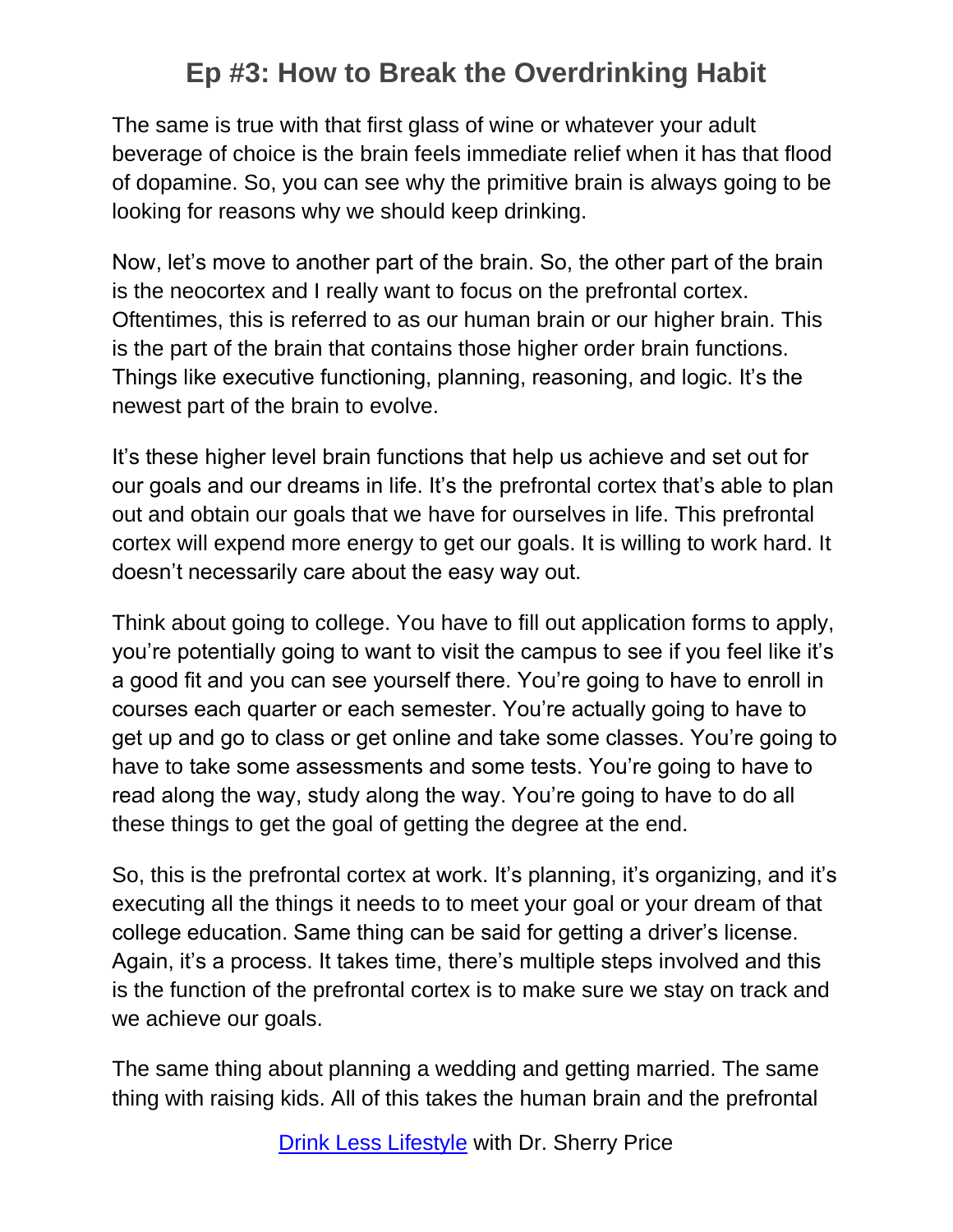cortex to strategize how to create the life that we want. Otherwise, if our primitive brain was always in charge, we would just look for the easy way out. We wouldn't want to expend energy. We would want to sit around, not feel pain, not want to do anything, and just be pleasure seeking or hedonistic.

Back in the day, the primitive brain helped us to survive because we didn't have the modern-day conveniences that we have now. Like, think about it in terms of food. When we eat because we're naturally hungry, yes, that's going to provide a dopamine release. That's going to feel good. Of course, the primitive brain wants to feel good and it's meant for our survival, but with modern-day conveniences we don't have to go out and hunt and kill and prepare our meals. We can just shop for them at the grocery store or some of us get them delivered straight to our house. We just have to walk a couple of feet to the refrigerator to grab something to eat.

So, we just have an overabundance of food and it's very convenient to make it compared to what it was like for our ancestors. We don't even have to expend that much energy to put a meal together. So, now, the primitive brain can keep us from actually achieving our goals because of these modern-day conveniences. It makes it so easy to overindulge in eating and overindulge in alcohol.

Not only that, these concentrated foods – as Mark Hyman would say, "These frankenfoods," these frankenfoods are designed to be highly concentrated and highly stimulating and highly rewarding to the brain. So, when we have things like pre-fabricated foods and Cheez-Its and Oreos, of course, the dopamine flood is going to happen and we're going to experience greater reward. So, that's going to contribute to us wanting to keep doing that. The same thing goes with alcohol.

Okay, so now that we have a basic overview of the science down, we have the primitive brain we talked about, the instant gratification, wants the easy route and then we have the prefrontal cortex which is willing to work and willing to do and willing to plan and execute and do all the things to get to our long-term goal.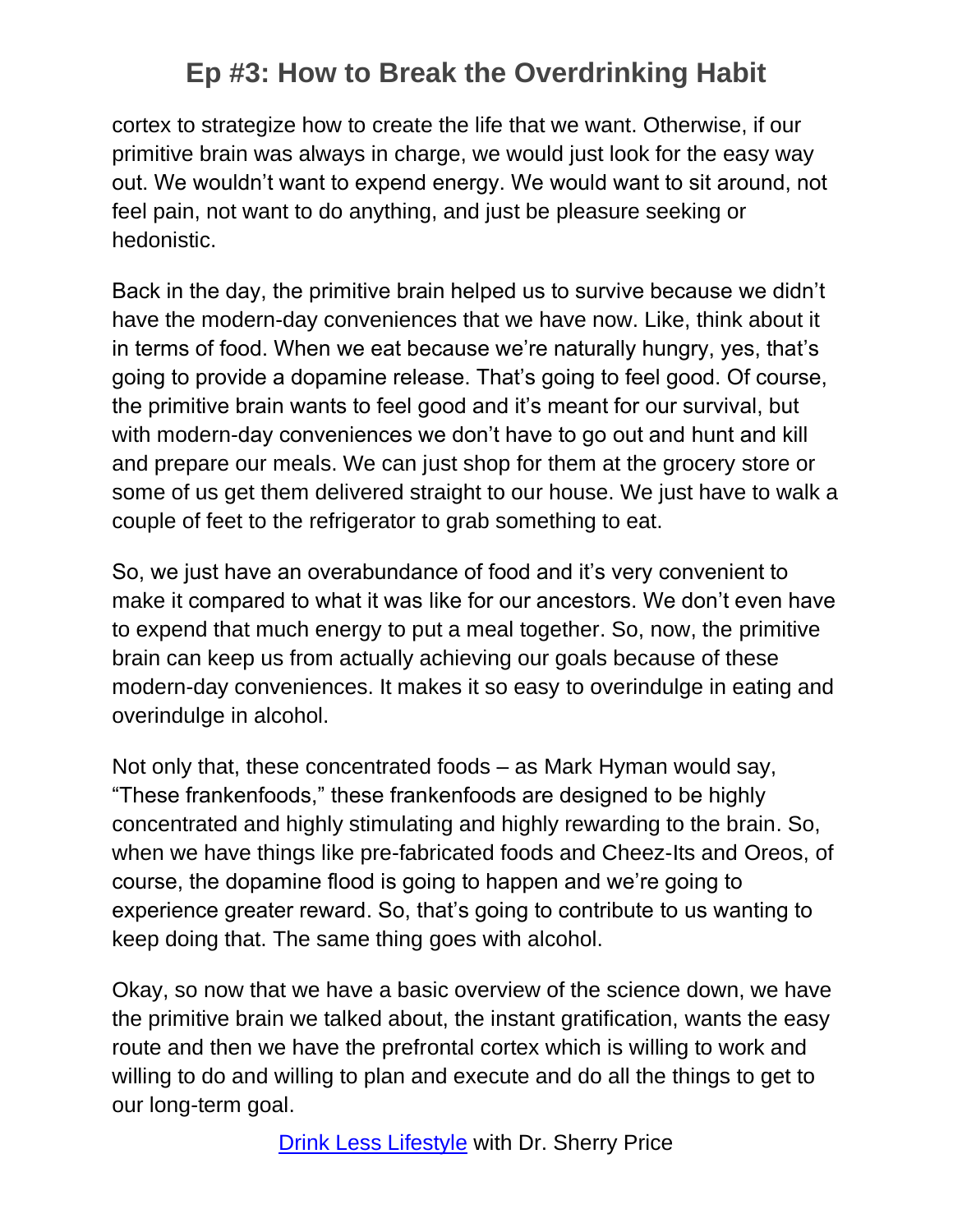So, I just want to say at this point this is exactly how the brains are supposed to work. It's actually how they were designed. So, when we overindulge or we overindulge in drinking it's not a personal flaw. It's not that we are flawed. It should not mean anything about us at all. Overdrinking doesn't mean anything about your morals, your character, your worthiness as a human, your worthiness or lovability as a mom, your worthiness or dignity or lovability as a wife, none of that. Overdrinking doesn't make you less than. It doesn't make you bad. It doesn't mean anything about you unless you assign meaning to it.

Because it's really how our brains were designed. So, you just have a welltrained, well-ingrained feedback loop or habit when you're overdrinking. Now, that's different than when you get to the stage of addiction. All of this is just neutral. It's all just how your brain works and the best news, it's totally fixable and changeable.

Okay, so now let's look at how we can change the habit. I like to call this flipping the switch. When I say we're flipping the switch we're meaning that the habit is not controlling the brain. So, by flipping the switch we are basically overriding the habit with our prefrontal cortex. Oftentimes, when I work with my clients they will tell me, "I literally feel like a switch has been flipped in my mind." When they get to that place where the switch has been flipped, they feel so differently about alcohol. They think about it differently and their desire lessens for it.

That's exactly what happened to me as well. So, when you flip the switch your drinking is not automatic, it's not just something you do because it's that time of the day. And if and when you do decide to drink you're drinking because of intention not because of habit, not because of boredom, not because of loneliness. You're actually intentionally choosing to drink on purpose which is different than the habit which means we're not drinking on purpose, we're just drinking because it's what we do.

So, for that to occur we have to strengthen the prefrontal cortex in the area of drinking. Now, most of us have this strengthened in other parts of our lives. Maybe you've got the college degree, most of us can drive, right?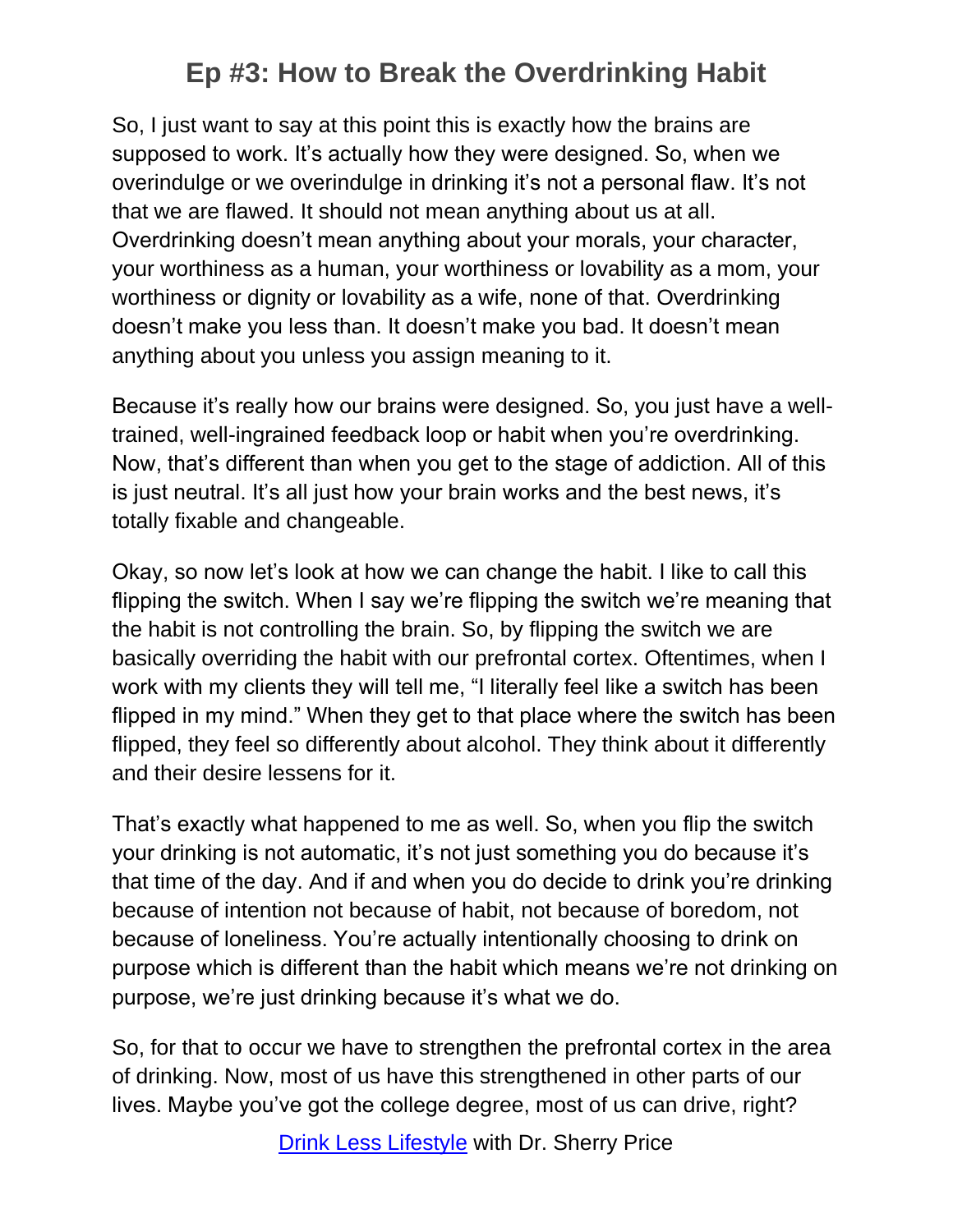We've done things in our life that require the prefrontal cortex and we've mastered it or we've achieved it. Now, we just need to apply the skill to the area of drinking and it could be easier than you're thinking.

In psychology it's called a top-down approach when you're using the prefrontal cortex to override the primitive brain. When you start doing this – right now if the habit is in charge the habit gets stronger every time you feed it. When you start to strengthen the prefrontal cortex you're starting to lay down the framework of a new neural pathway in the brain.

So, as the new neural pathway starts to get strengthened then your prefrontal cortex and what you want to do with your drinking starts to take over. You may have heard the term, "Neurons that fire together wire together." As you strengthen this part of your brain it becomes easier and easier for this part of the brain to be activated and your desire and the old habit starts to fade away.

Just like any other place in the body, if you're not using cells and if the body is cleaning up and always pruning things it's not using. It's always getting rid of waste, right? If cells become damaged the body cleans it up, we're always shedding skin cells that are dying off. The body gets rid of things that aren't being used. So, if that habit circuit pathway in the brain is not being used over time the brain will start to prune that neural pathway away. It gets weaker while the prefrontal cortex pathway gets stronger and stronger.

That's when you decide to drink with intention. You're not just doing it out of habit. You're not just doing it because it's that time of day, you're intentionally planning your drinks ahead of time. So, this is the process of neuroplasticity meaning the brain changes when we begin to change and do things differently. So, think about that, by changing the way we think and what we do we can actually change the patterns in our brain.

We literally have control over this process which I find totally fascinating. Thanks to neuroscience research in the past 30 years we now know how to reprogram our brain to get the life we want and the relationships that we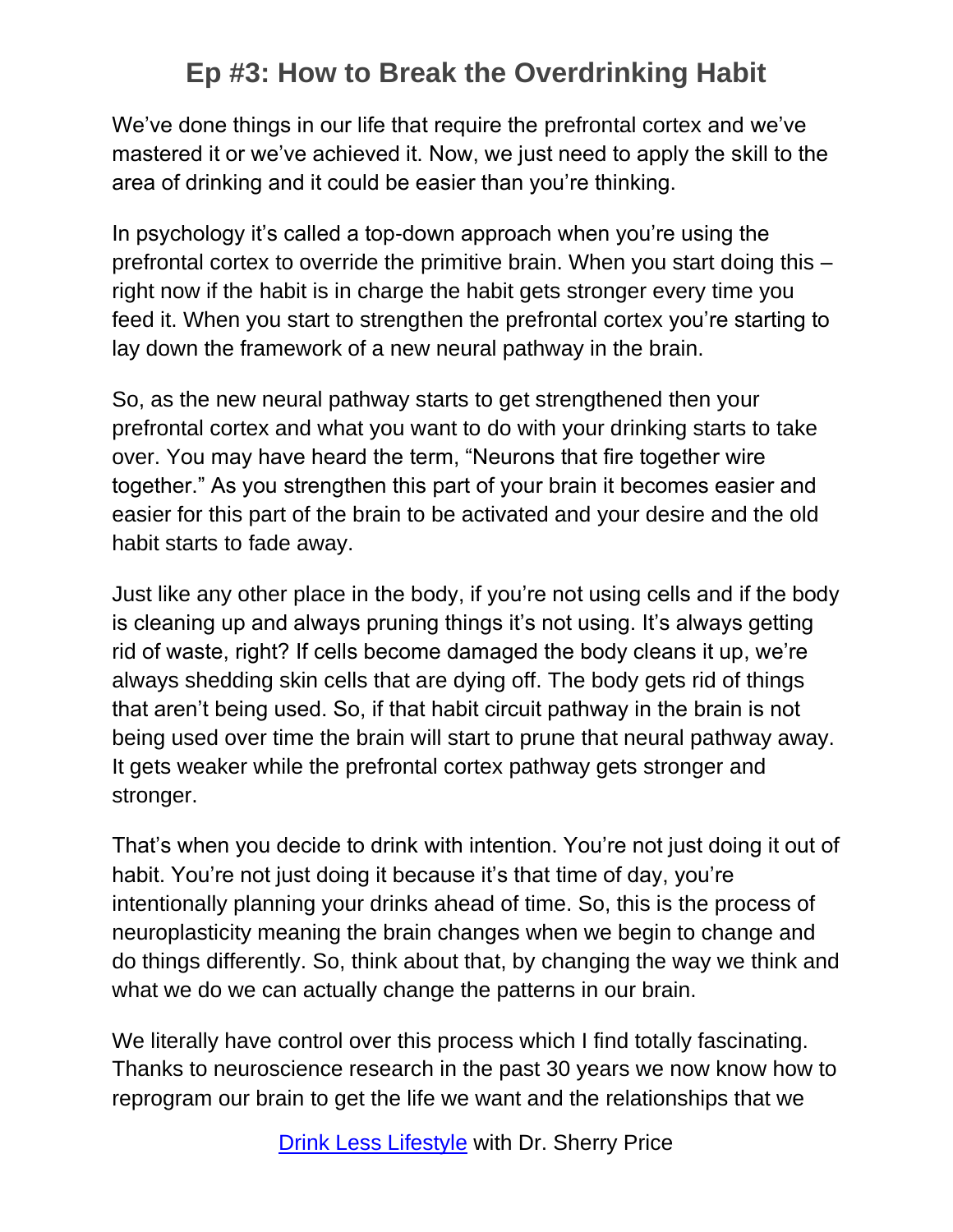want. Just like I mentioned in the last episode, our desire is learned and it can be unlearned or reprogrammed through using our human brain, that prefrontal cortex part of our brain.

How is our desire formed? It's by what we think about and how we think about things. How do new neural networks form in the brain? It's through our thoughts, it's through our emotions, and through new experiences that we undertake. This is what grows you and changes you.

So, it's new thoughts, new emotions and new experiences. That's how the brain changes. So, this is how coaching can change you because you have a coach that exposes you to new ways of thinking and new ways of being which fundamentally will start to change the way you see yourself and the way you see things in the world.

We can't just expect to have a new thought one time and that it would totally repattern our brain's connection. It just doesn't work that way. It's the thoughts that we repeat over and over that begin to change our neural networks. Those thoughts need to be repeated, and if you have an experience along with those change of thoughts you actually can change your mindset quicker.

Maybe you've attended something like a mastermind or retreat or maybe you've been coached yourself. You get exposed to seeing things in a different light and that creates new thoughts. It also can generate new emotions for something that you had different emotions for, and it's part of that experiential experience that really starts to pattern in the mind.

It's just like when you plant seeds in a garden. You lay them down, they begin to sprout, well, you got to keep watering them. You got to keep tending to the garden. You got to keep making sure that that plant has enough to take route, to grow, and it expand just like it is with the neuropathway in our mind.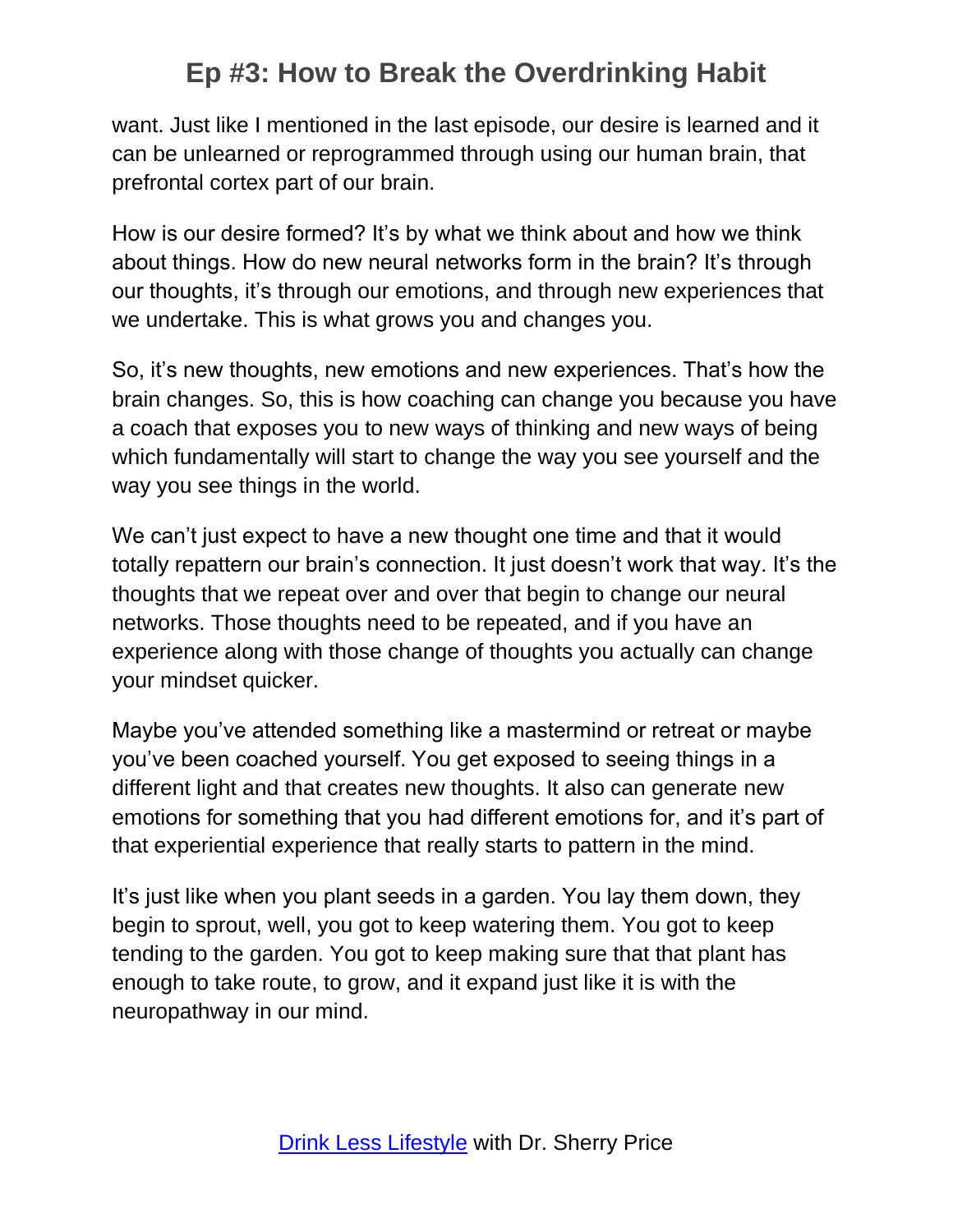We can't just have the thought one time, we have to keep repeating it and letting it grow and grow and keep expanding in our mind therefore that pathway gets stronger and, hence, the old habit pathway can be pruned.

Now, a lot of people, including myself, we look to books because we think, "Oh, if I just get more knowledge on the topic, I can change" I love books and I'm all for reading, but a lot of people don't get the change they want from just reading a book because they look at reading a book as just acquiring knowledge.

But when you read a book and you want transformation from a book you have to apply the knowledge from that book. You have to sit with information, you have to sit with that information. You have to sit with those new thoughts. You have to practice that new way of thinking, to that new way of being. That's really when a book can start to transform your life.

Change is always a process that starts from the inside and that's just focusing on, "Just saying 'No' to the drink" or just not allowing the drink that's on the external. That's really not going to change our habits longterm. It's not going to change our desire long-term and hence it's not going to change our relationship with alcohol long-term.

That has to start internally with our mind. We have to create new neural pathways where we think about alcohol differently so that we behave around it differently. So, this is the philosophy I use in my coaching practice, it's that top-down approach. It's by strengthening that prefrontal cortex to override the habit brain. This process is so effective because you get to intentionally create the relationship that you want with alcohol. It doesn't have to mean all or nothing, but it does mean getting specific about what you want and when.

I urge you all to spell it out on paper. This is one of the best exercises you can do to train your brain to get the relationship that you want with alcohol. So, ask yourself some questions. Ask yourself, "What kind of relationship do I want with alcohol?" If any. If you do want it and you say you want it socially, what does that really look like? Is that a certain amount of drinks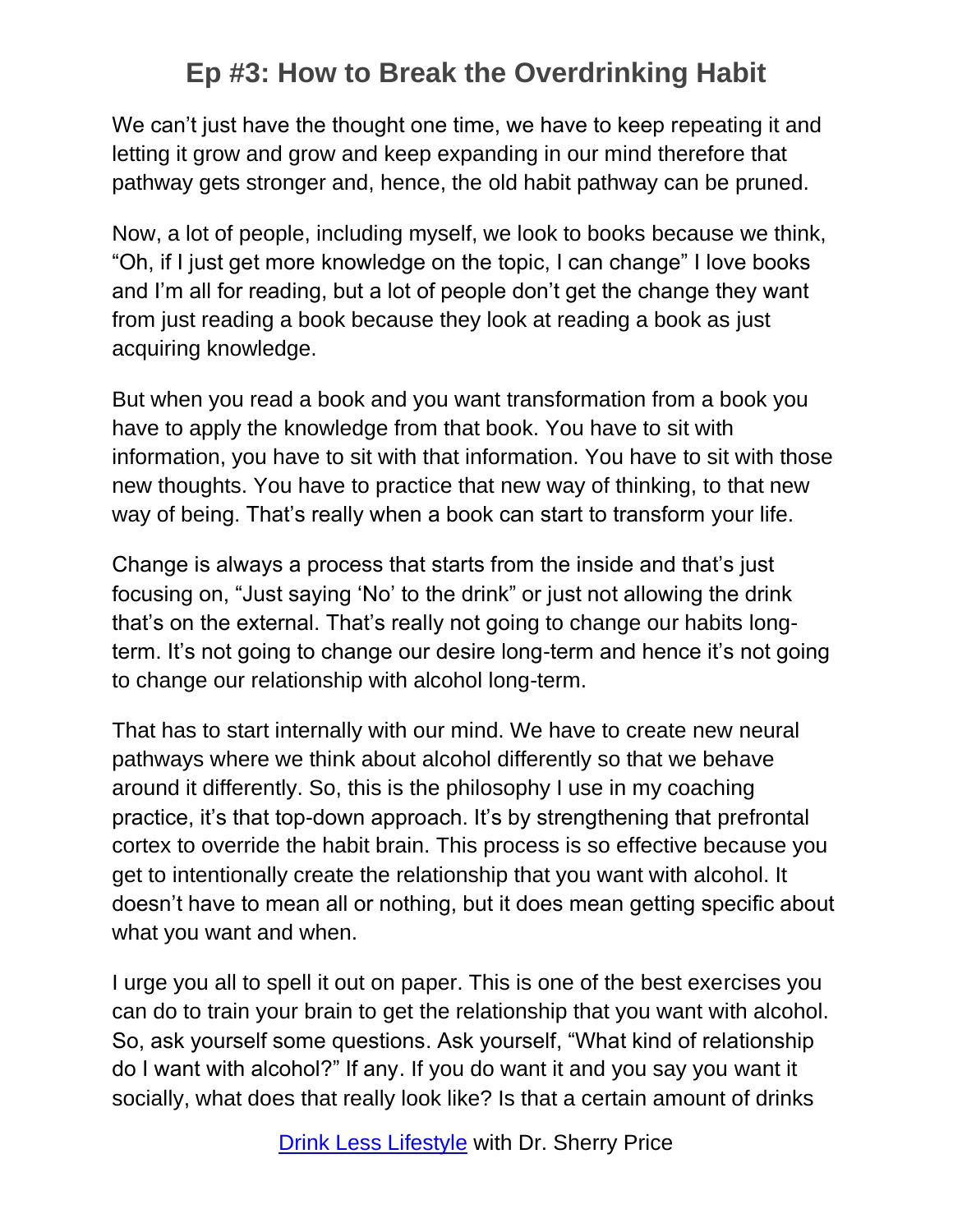per day? Is that a certain amount of drinks per week? Is that a certain amount of drinks per month?

Also, ask yourself, "In what scenarios do I want to allow drinking?" Equally important, what scenarios don't you ever want to allow it? For me, I even pick emotional states. I don't ever want to drink when I'm angry. I know nothing good comes of that. I've practiced that. I've seen the results and I'm not happy with myself if I drink due to anger.

Finally, you have to believe that changing your relationship with alcohol is possible. You have to believe that you can change and with that, knowing that you can change, you also have to let go of any past experiences and let that no mean anything about your present or your future. You have to really leave the past in the past.

So, all of this requires energy. It requires effort from the prefrontal cortex area of our brain. When we learn how to use it we begin to use our brains for us rather than against us, and the great news is this is a skill anyone can learn.

I'm glad you're joining me on this podcast journey to learn more about the tools to improve this skill so you can drink less. Next week, I'll be back with more on how to change your mindset around drinking so that you can live more joyfully and actually in alignment with you want to be around alcohol. Okay, my friends, that's what I have for you today.

But before you go, I'm excited to celebrate the launch of this podcast by giving away 4 \$100 Amazon gift cards to lucky listeners who subscribe, rate, and review this show on Apple Podcasts. Of course, I do hope that you love the show, but it does not have to be a 5-star review. I want your honest feedback to make sure I continue to provide you tons of value. So, visit sherryprice.com/podcastlaunch to learn more about the contest and how to enter. I'll be announcing the winners on the show in an upcoming episode. Bye for now.